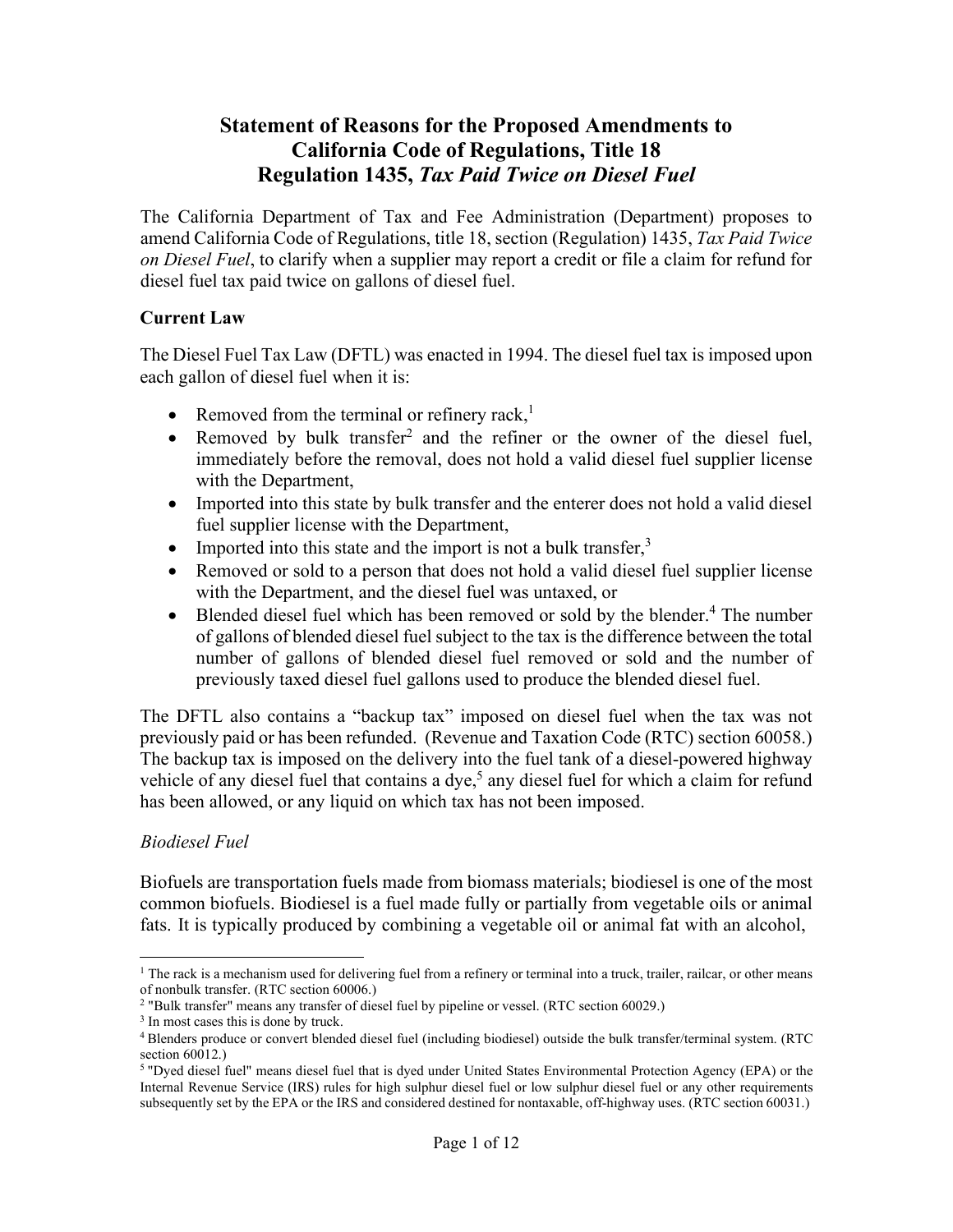such as methanol or ethanol, in the presence of a chemical catalyst to produce mono-alkyl esters and glycerin. Biodiesel does not contain any petroleum diesel but can be blended with petroleum diesel to create a biodiesel blend. Under the DFTL, biodiesel fuel is subject to the diesel fuel excise tax. Most biodiesel produced in the United States comes from the Midwest region. Since this biodiesel fuel distribution occurs outside the normal bulk transfer (pipeline or vessel) or terminal system, it is subject to the diesel fuel tax upon entry into the state (e.g., brought in by truck). As the biodiesel fuel products enter the market from outside California, the enterer<sup>6</sup> is responsible for the diesel fuel tax when it enters the state. Biodiesel fuel that is produced in California is generally taxed upon removal from the fuel production facilities rack.

### *Tax Paid Twice on Diesel Fuel*

Subdivision (a)(4)(J) of RTC section 60501 provides a credit or refund for diesel fuel taxes paid twice when the fuel is "removed from an approved terminal at the terminal rack, but only to the extent that the supplier can show that the tax on the same amount of diesel fuel has been paid more than one time by the same supplier." Subdivision (a) of current Regulation 1435 provides that a "supplier who removes diesel fuel from a terminal rack on which a prior tax was paid to the state may either file a claim for refund with the [Department] or in lieu of a refund take a credit on its tax return."

Current law authorizes the Department to provide a credit or refund of taxes paid on biodiesel that is blended with ex-tax (tax not yet imposed) diesel fuel in a tank at an approved terminal and then removed as dyed blended biodiesel fuel. (RTC section 60501, subdivision (b).) It also allows for a credit or refund of taxes paid on diesel fuel that is subject to a tax a second time if the supplier can show that the tax on the same amount of diesel fuel has been paid more than one time by the same supplier. (RTC section 60501, subdivision (a)(4)(J).) These credits or refunds are designed for a single supplier to avoid double-taxation on removals of diesel fuel and taxation of otherwise exempt dyed blended biodiesel. While there is some ambiguity as to whether the "same amount" language of subdivision (a)(4)(J) of RTC section 60501 refers to the specific type of diesel fuel (i.e., tax-paid, ex-tax) or simply the quantity of fuel, the reference in Regulation 1435 to removals of diesel fuel "on which a prior tax was paid" differentiates between tax-paid and ex-tax diesel fuel, thus indicating that a credit or refund is only available for removals of tax-paid diesel fuel and does not include removals of ex-tax diesel fuel. Accordingly, the current language of Regulation 1435 has unintentionally narrowed the definition contained in statute. The purpose of the Department's proposed amendments is to address this discrepancy and bring the regulation into alignment with the statute. This will result in a supplier who has adequate amount of tax-paid diesel fuel inventory at an approved terminal being able to claim a tax-paid twice credit when it makes removals of its diesel fuel inventory at an approved terminal.

 $6 \overline{\text{Importer of record or owner of the fuel.}}$  (RTC section 60013).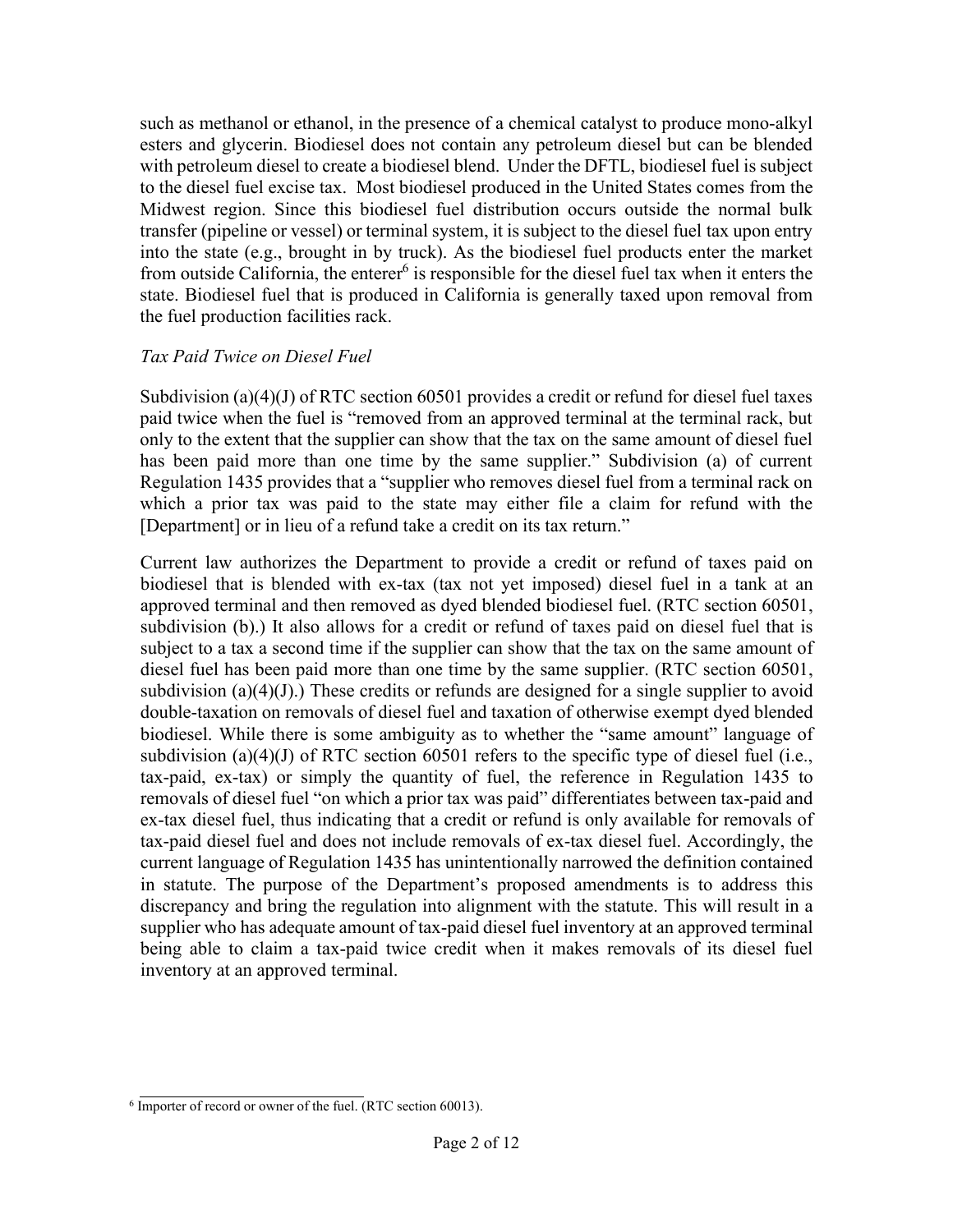### **Proposed Amendments**

### *First Discussion Paper and Interested Parties Meeting*

The Department prepared and distributed an initial discussion paper explaining the proposed amendments to Regulation 1435. The paper was posted to the Department's webpage on September 10, 2018. Interested parties were invited to attend the September 20, 2018, meeting to discuss these amendments. In general, the interested parties approved of staff's recommendations. Alston and Bird (A&B), representing Idemitsu Apollo Corporation, was the only interested party to suggest alternative language. The Department held teleconferences with A&B to discuss its suggestions in greater detail.

#### *2019 Issue Paper*

After the teleconferences with A&B, the Department considered their comments and determined that additional revisions were needed to the amendments proposed in the initial discussion paper. The 2019 Issue Paper discusses the Department's proposed amendments to Regulation 1435 and was posted to the Department's website on July 2, 2019. The paper discusses the proposed revisions by subdivision as noted below.

### *Regulation 1435(a) – Issue Paper*

Revisions proposed to subdivision (a), include adding the title "In General" and updating the reference "Board" to "Department." In addition, the language "…for up to the same amount of tax-paid gallons of diesel fuel it previously contributed to that terminal for which it has not yet taken a credit on its return or filed a claim for refund." was added to broaden the interpretation of Regulation 1435 to match the language of the statute. Currently, Regulation 1435 references removals of diesel fuel "on which a prior tax was paid" differentiating between tax-paid and ex-tax diesel fuel. By doing so, the regulation indicates that a credit or refund is only available for removals of tax-paid diesel fuel and not for removals of ex-tax diesel fuel.

For example, Supplier X deposits 100 gallons of tax-paid biodiesel fuel (B100) into an approved terminal community tank containing ex-tax diesel fuel from other suppliers and on a later date removes 100 gallons of blended biodiesel fuel (B05). Under the current regulation, if Supplier X removes 100 gallons of blended biodiesel B05 (five gallons of tax-paid biodiesel fuel and 95 gallons of ex-tax petroleum diesel fuel), Supplier X is only eligible for a credit or refund for the five gallons of tax-paid biodiesel fuel that is contained in the B05 blend Supplier X removed from the terminal rack. A refund or credit is not available for the other 95 gallons of petroleum diesel fuel that is part of the B05 blend because a "prior tax" was not paid on those gallons of diesel fuel.

### *Regulation 1435(b) – Issue Paper*

Following the review of submissions and discussions with interested parties, there was concern that Regulation 1435 could be inconsistent with RTC section 60501, subdivision (b) which states, "Where tax is not imposed on dyed blended biodiesel fuel upon removal from an approved terminal at the terminal rack, if tax was previously imposed on the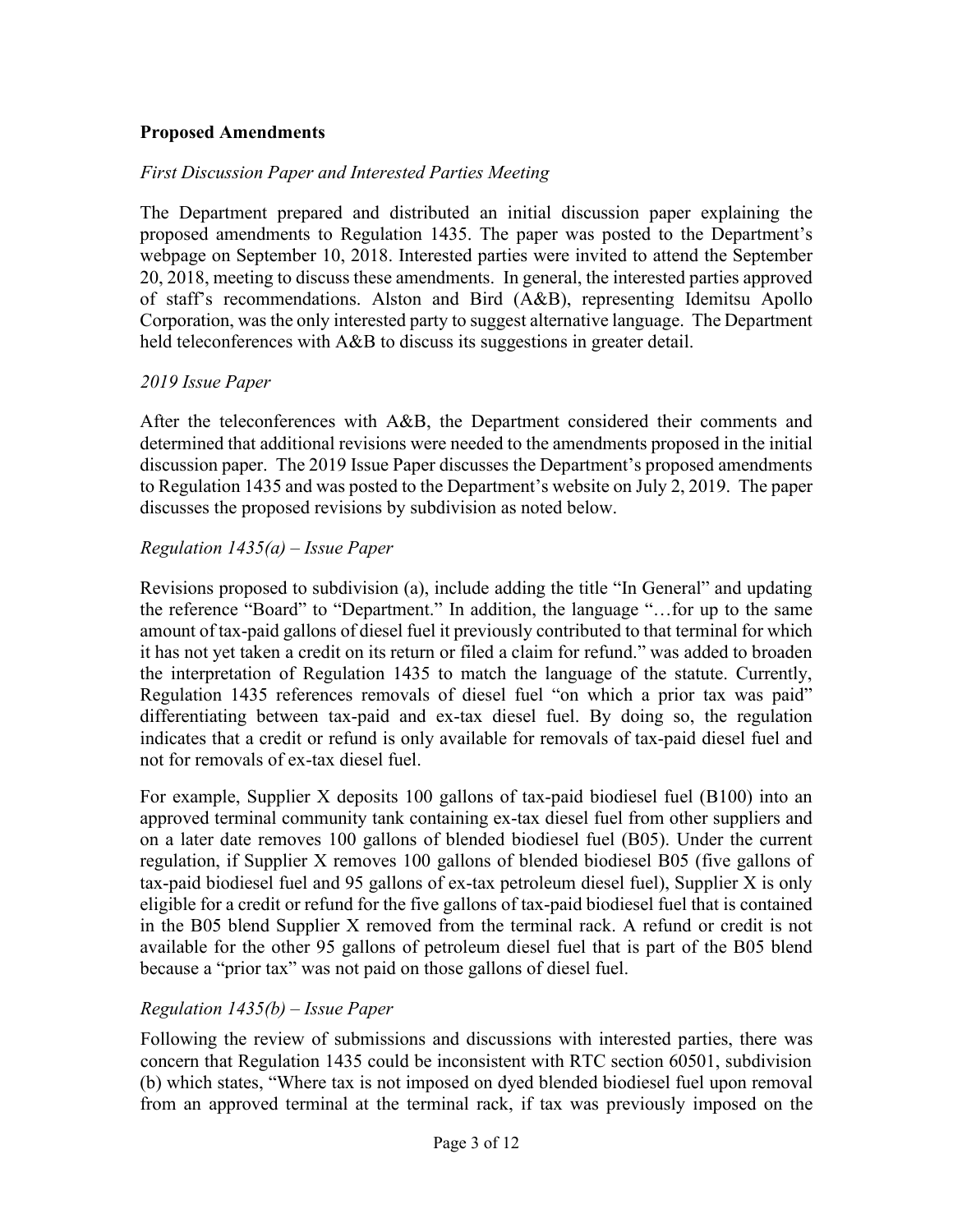biodiesel fuel portion of the dyed blended biodiesel fuel, then, pursuant to paragraph (1) of subdivision (a), a claim for refund is allowed for the tax that was paid on that biodiesel fuel, but only to the extent a supplier can show that the tax on that biodiesel fuel has been paid by the same supplier." There were concerns that proposed revisions to subdivision (a) of Regulation 1435, as described in the initial discussion paper, may create a loophole where a supplier could potentially claim a credit against removals of dyed blended biodiesel fuel, consisting of tax-paid biodiesel fuel and ex-tax petroleum diesel fuel, when a second tax had not been paid on the exempt removal. To remedy this, current subdivision (b), "Conditions to Allow a Credit on a Tax Return" was renumbered to subdivision (d) and new subdivision (b) "Dyed Blended Biodiesel Fuel" was added. The new subdivision clarified that the general rule in subdivision 1435(a) does not apply when dyed blended biodiesel fuel is removed from an approved terminal rack and states a refund is available in that instance only to the extent the supplier can show that tax on that biodiesel fuel has been paid by the same supplier.

### *Subdivision 1435(c) – Issue Paper*

Current subdivision (c), "Reporting Requirements" was renumbered to subdivision (e) and new subdivision (c) "Definitions" was added. The proposed definitions include terms that are commonly used by the fuel industry and the Department. Initially proposed definitions included the following terms: "rack/terminal rack," "above the rack," and "below the rack." The definition of "rack" comes from RTC section 60006 and the definitions for "above the rack" and "below the rack" are based on the location of diesel fuel inside of and outside of the bulk transfer/terminal system as defined by RTC section 60030. In addition, the terms "first tax/first taxpayer" and "second tax/second taxpayer," located in subdivision (b) of the current regulation, were moved to new subdivision (c) with additional language included for clarification.

With input from A&B, additional language was added to the definitions of "first tax/first" taxpayer" and "second tax/second taxpayer" to provide that the taxpayer "paid the applicable diesel fuel tax." The "paid" language is to be construed broadly to include offsetting credits. The terms "biodiesel" and "blended biodiesel" were also added to the subdivision as the terms are used throughout Regulation 1435. Finally, the term "renewable diesel fuel" was added to subdivision (c) of Regulation 1435 to explain the differences from it and biodiesel.

#### *Subdivisions 1435(d) and (e) – Issue Paper*

Current subdivision (d), "Claim for Refund" was renumbered to subdivision (f) and is discussed below. Renumbered subdivision (d), "Conditions to Allow a Credit on a Tax Return" and renumbered subdivision (e), "Reporting Requirements" explain when credits are allowed, and the records needed for support.

The language in these subdivisions was simplified and made more concise by using the new defined terms, "first taxpayer" and "second taxpayer." Additional criteria were recommended for a supplier to take a credit. This includes reconciliation by terminal of the number of tax-paid gallons of diesel fuel that was subsequently removed from the terminal rack. This will allow the supplier and the Department to track tax-paid inventorythat is above the rack and available for credit as a tax-paid twice removal. The proposed new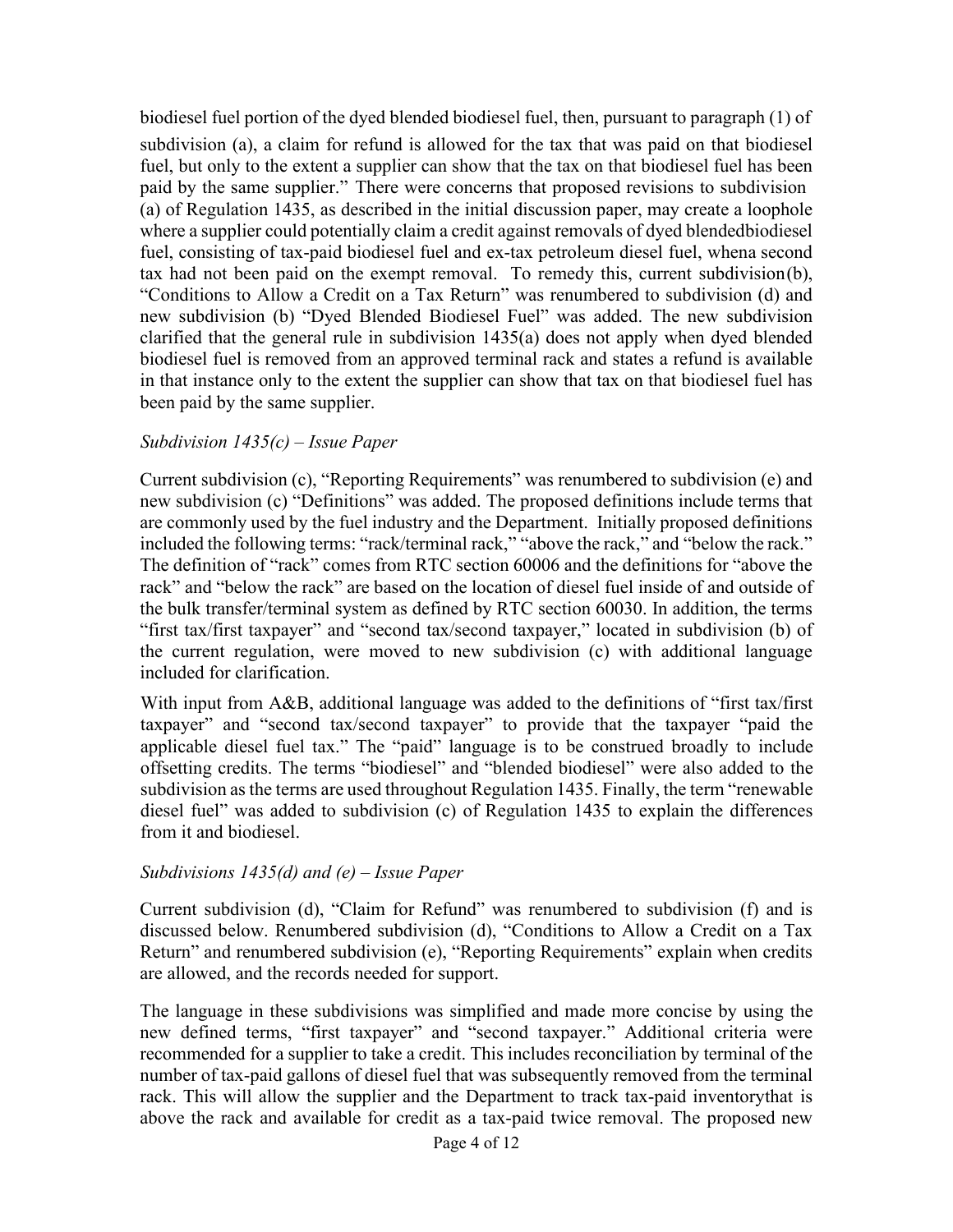language addresses situations in which a supplier is both the first and second taxpayer,as well as when they are different suppliers.

# *Subdivision 1435(f) – Issue Paper*

Subdivision (d), setting forth the information required to be included in a claim for refund, was renumbered to subdivision (f). Language was inserted referencing subdivision (d), and revisions were made to the seven current types of information that a claim for refund must contain. Initially, requirements (1) and (2) were eliminated, and new requirements (1) through (4) were added to provide the specific documentation necessary for all diesel fuel claims for refund. Proposed new requirements included:

(1) The name, address, telephone number, and permit number of the person that sold the diesel fuel to the claimant and the date of the purchase.

(2) A statement by the claimant that the diesel fuel covered by the claim did not contain visible evidence of dye.

(3) A statement, which may appear on the invoice, original invoice facsimile or similar document, by the person that sold the diesel fuel to the claimant that the diesel fuel sold did not contain visible evidence of dye.

(4) The total amount of diesel fuel covered by the claim.

In subsequent discussions,  $A\&B$  suggested subdivision (f)(10) be added for situations where the documents described in  $(f)(8)$  and  $(f)(9)$ , do not exist. After discussing A&B's concerns, its suggested language was accepted with minor modifications.

## *Subdivision 1435(g) – Issue Paper*

New subdivision (g), titled "Examples of Tax Paid Twice" was proposed to include examples of situations in which a supplier seeks a credit or refund. Examples 1-3 address scenarios in which different suppliers are the first and second taxpayer. In the examples, B100 biodiesel fuel is imported into California or purchased from an in-state production facility and then blended with clear ex-tax diesel fuel at an approved terminal. The number of gallons that can be taken as a credit on a return is computed. Examples 4-6 illustrate situations in which the same supplier is the first and second taxpayer and the diesel fuel is imported into the state and then blended in a community tank at an approved terminal. The examples, which address blended biodiesel and renewable diesel, explain how diesel fuel should be reported and when credits can be claimed against tax.

## *The Department's 2021 Revision to Proposed Amendments to Regulation 1435*

In preparation for the formal rulemaking process, the Department again reviewed the proposed amendments to Regulation 1435 as described in the 2019 Issue Paper. The Department also shared concerns and new suggested changes with A&B, and A&B subsequently submitted alternative language in 2020 for the Department's consideration. The Department's final revisions to proposed amendments are the result of the post-Issue Paper review and the incorporation of some of the language suggested by A&B. The Department believes these final amendments will resolve issues the Department discovered as well as improve readability.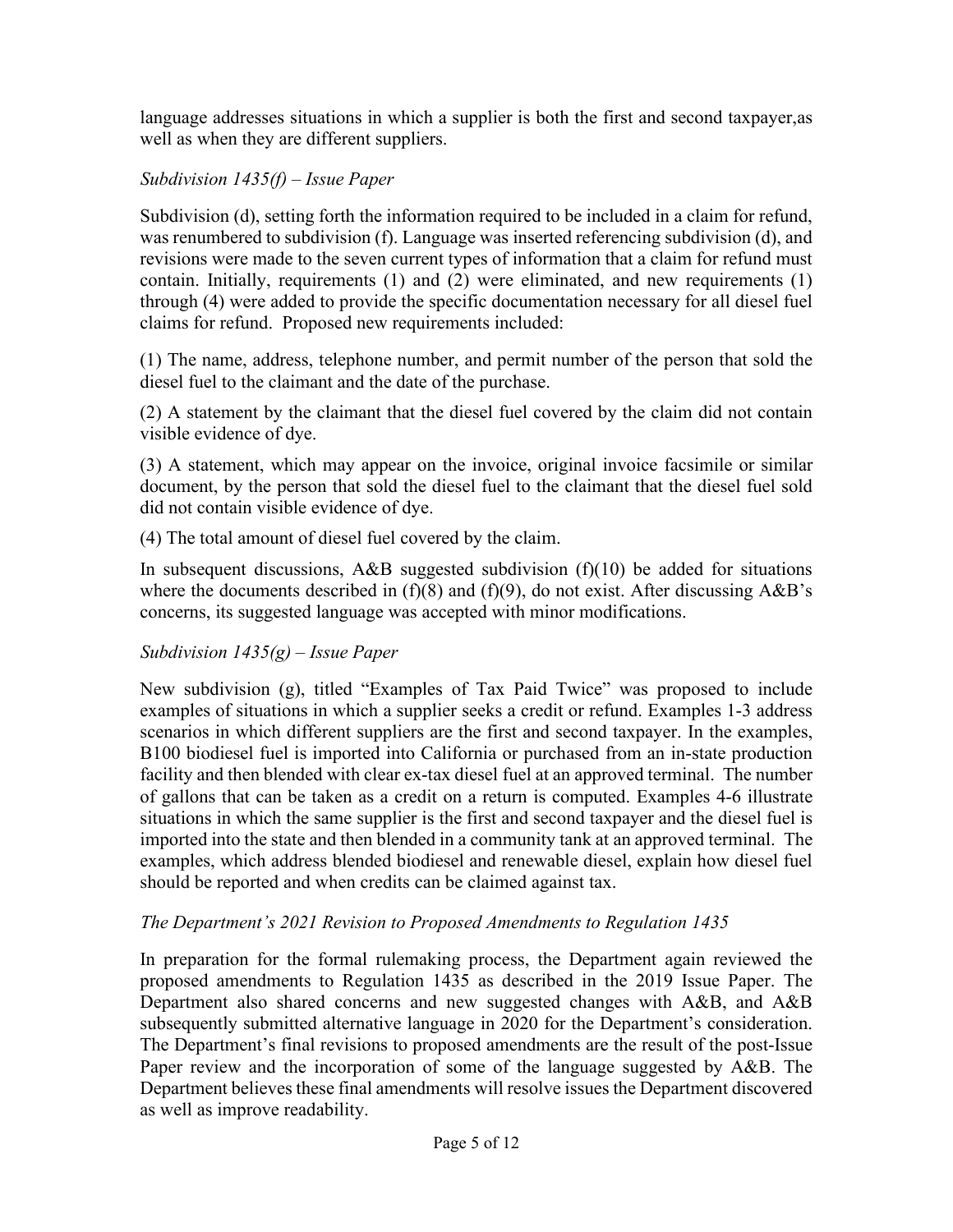### *Regulation 1435 – Title Change – 2021 Revision*

Currently, Regulation 1435 is titled, "Tax Paid Twice on Diesel Fuel." The amendments added the phrases "the Amount of" and "Removed from an Approved Terminal" to the title to better describe the intent of Regulation 1435. The revised title now reads, "Tax Paid Twice on the Amount of Diesel Fuel Removed from an Approved Terminal."

### *Regulation 1435 – Subdivision (a), Definitions – 2021 Revision*

The Department moved the definitions from subdivision (c) to subdivision (a) to define terms before they are used in the regulation. A definition for "Department" to mean the California Department of Tax and Fee Administration was added. In addition, a definition for "diesel fuel" was added to clarify that "diesel fuel" includes "biodiesel fuel," "blended biodiesel fuel," and "renewable diesel fuel." The addition of this definition provides a consistent reference for the use of those terms throughout the regulation.

The definitions for "first tax/first taxpayer" and "second tax/second taxpayer" were revised from their definitions in the issue paper. The "first tax" now refers to the diesel fuel tax, imposed pursuant to RTC sections 60051 or 60052, and is on the diesel fuel gallons a supplier placed into inventory at an approved terminal. For the "second tax," it is the diesel fuel tax imposed pursuant to RTC section 60051 on diesel fuel removed from an approved terminal at the rack.

Other revisions to subdivision (a) include a more concise definition for the term "renewable diesel fuel" that is consistent with the information about renewable diesel fuel available on the Internet, including information on the Department of Energy's website. This revised definition still serves the Department's purpose of distinguishing renewable diesel fuel from biodiesel fuel. Finally, the word "fuel" was inserted after the terms "biodiesel" and "blended biodiesel" to be consistent with the rest of Regulation 1435.

The definitions were also placed in alphabetical order to comply with the Office of Administrative Law requirement that definitions be listed in alphabetical order.

### *Regulation 1435 – Subdivision (b), In General – 2021 Revision*

The Department replaced the text in the renumbered subdivision (b) to explain that a supplier who has placed tax-paid diesel fuel into inventory at an approved terminal may claim a refund or credit when it removes diesel fuel from that terminal at the rack and reports the removal as a taxable transaction. This revision maintains the original intent of the proposed amendments and keeps renumbered subdivision (b) from applying to nontaxable removals, including removals described in RTC section 60501, subdivision  $(b)^7$ . The Department also added a reference to "tax reimbursement" to the stand-alone sentence

 $7$  Removing language referring to nontaxable removals eliminates the additional issues that would be encountered if the provisions for claiming these refunds and credits under Regulation 1435 also applied to claims for refund and credits for all nontaxable removals of tax-paid diesel fuel. It also avoids conflicts with Regulation 1430, *Shipments Out of State*, which currently applies to refunds and credits under RTC section 60501, subdivision (a)(4)(B), and Regulation 1432, *Other Nontaxable Uses of Diesel Fuel in a Motor Vehicle*, which currently applies to refunds and credits under RTC section 60501, subdivisions  $(a)(4)(A)$  and  $(C)$ . If the Department determines there is a need to clarify when a taxpayer can claim a refund or credit for tax-paid dyed biodiesel removed, then the agency can later propose amendments to Regulations 1430 or 1432 or propose a new regulation.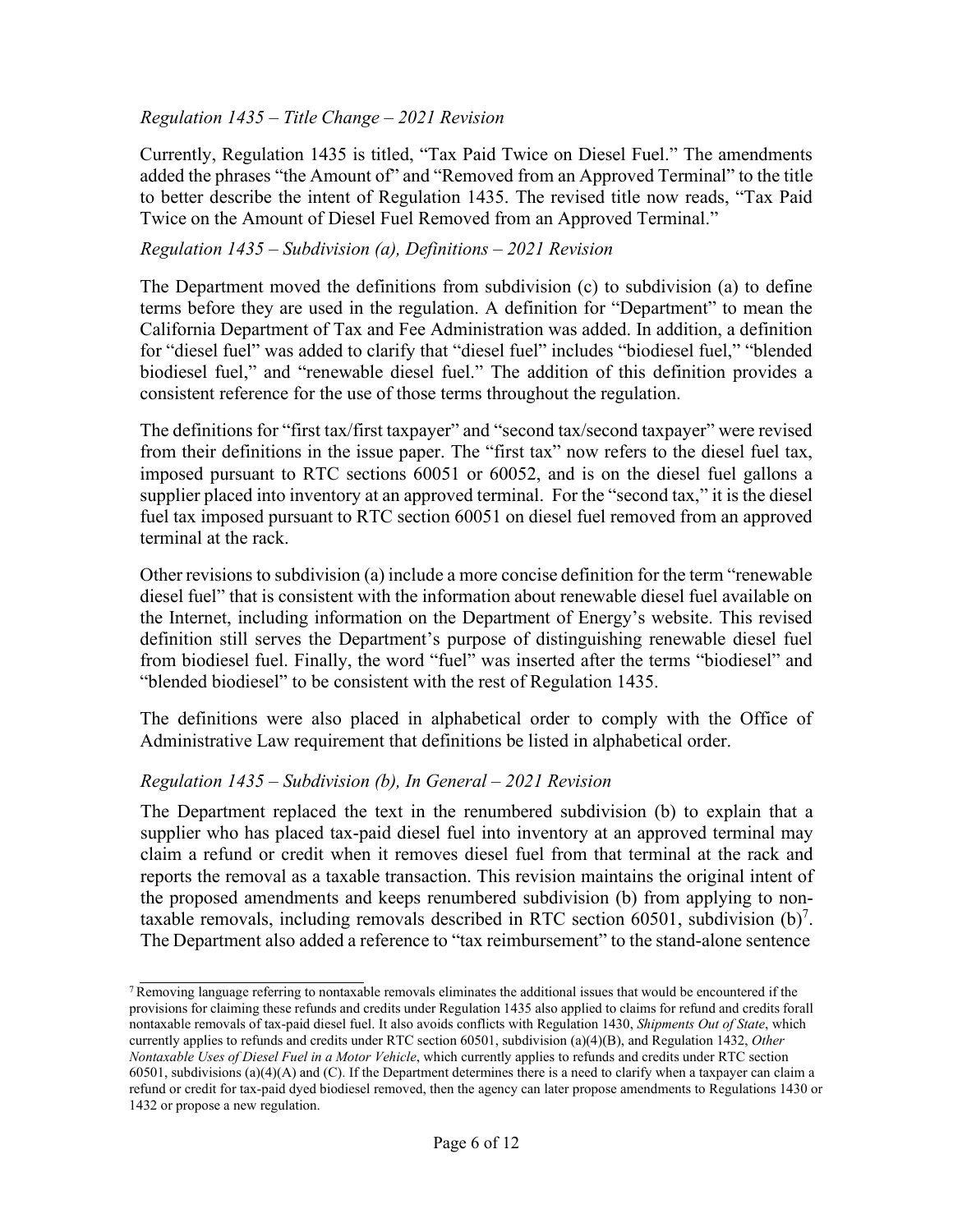at the end of renumbered subdivision (b) to avoid confusion and make the sentence consistent with the other references to tax reimbursement in the revised amendments. Revisionsto subdivision (b) only change the requirements for claiming a refund under RTC section 60501, subdivision (a)(4)(J) and claiming a credit under RTC section 60508, in lieu of that refund.

*Regulation 1435 – Subdivision (c), Conditions to Allow a Credit on a Tax Return or aClaim for Refund – 2021 Revision* 

Amendments, including amendments made after the Issue Paper, include the following:

- Inserted "or a Claim for Refund" to the title of renumbered subdivision (c).
- Inserted "or refund" to renumbered subdivision (c).
- Deleted proposed text incorrectly identified as a second subdivision  $(c)(2)$  and revised (c)(1) to now read as "The first taxpayer bought, imported, or produced the diesel fuel on which the first tax was imposed below the rack."
- Revised proposed text for  $(c)(3)$  to now read as, "The second taxpayer placed the diesel fuel on which the first tax was imposed into inventory at an approved terminal, removed diesel fuel from the same approved terminal at the rack, and reported the removal of the diesel fuel on the second taxpayer's tax return as a taxable transaction."
- Revised amended text for  $(c)(4)$  to now read as, "The second taxpayer either takes a credit on a tax return filed within three months after the close of the calendar month in which the diesel fuel was removed from the approved terminal at the rack or files a timely claim for refund that meets the conditions in subdivision (e)."
- Revised amended text for  $(c)(5)$  to now read as, "The first taxpayer has met the reporting requirements of subdivision (d) and the subsequent seller has met the requirements of subdivision (d) if the diesel fuel was bought from a person other than the first taxpayer."
- Inserted "or tax reimbursement the second taxpayer" to proposed (c)(6) and changed "storage" to "inventory."
- Proposed subdivision  $(c)(8)$  was renumbered to  $(c)(7)$ . The subdivision has been revised, reformatted and had some punctuation changed for increased clarity and now reads as, "The second taxpayer prepares and retains, subject to inspection by the Department, a reconciliation by transaction of the number of tax-paid gallons of diesel fuel the second taxpayer placed into inventory at the approved terminal and had available for a credit or refund during the reporting period for the tax return on which the credit is taken or each reporting period for which a claim for refund is filed that includes:

"(A) If the second taxpayer is the first taxpayer for any tax-paid gallons of diesel fuel the second taxpayer placed into inventory at the approved terminal, the reporting periods the first tax was reported to the state on the second taxpayer's tax return on those tax-paid gallons of diesel fuel;

(B) If the second taxpayer is not the first taxpayer for any tax-paid for any tax-paid gallons of diesel fuel the second taxpayer placed into inventory at the approved terminal, the purchase invoice number(s) and date(s) of purchase for the gallons of taxpaid diesel fuel;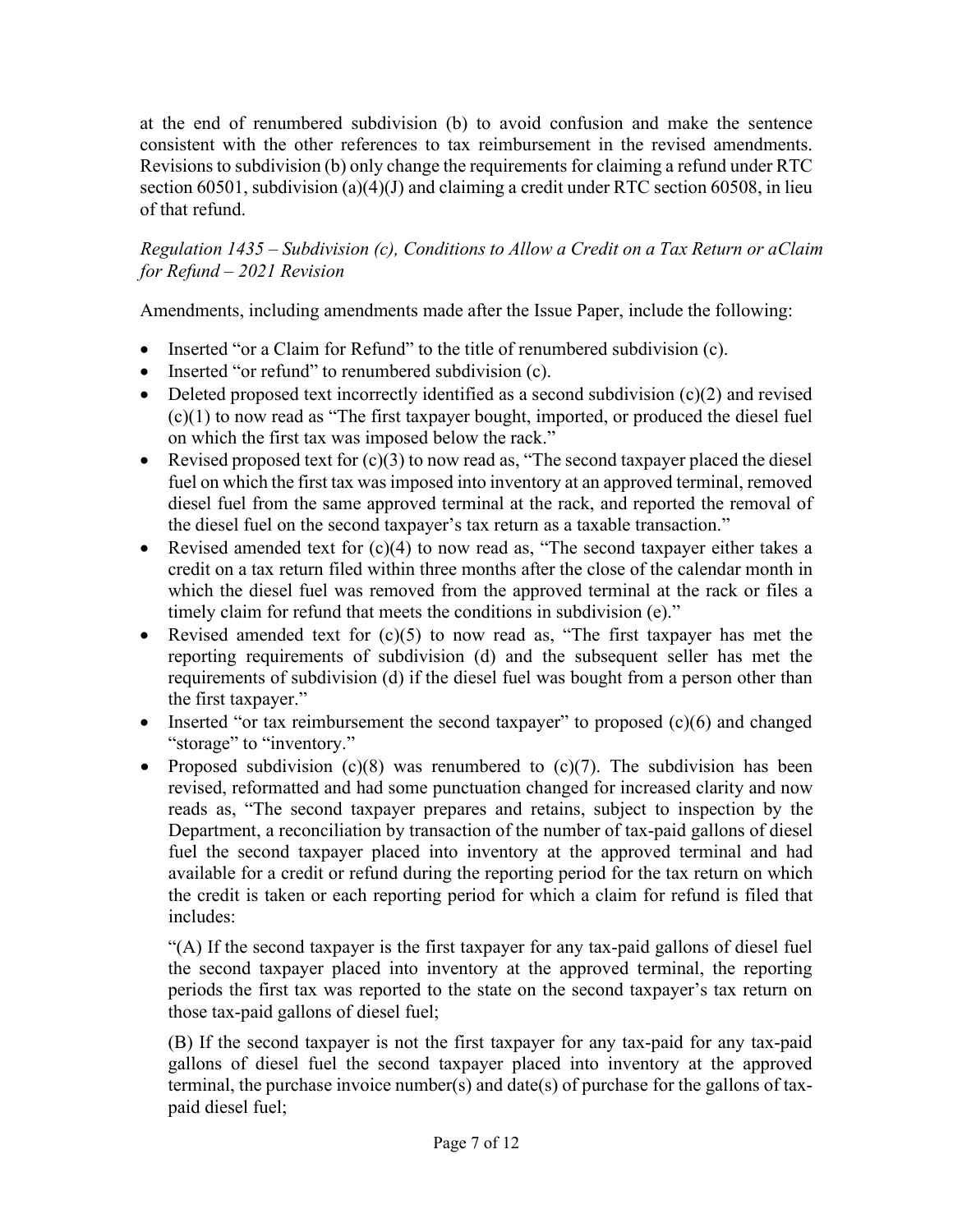(C) Bill of lading number(s), date(s), and product code(s) for the number of gallons of tax-paid diesel fuel the second taxpayer placed into inventory at the approved terminal;

(D) The date(s), number of gallons, and document number(s) for the second taxpayer's taxable removals of diesel fuel from inventory at the approved terminal on which a second tax was reported and a credit was taken on its return for the reporting period or a claim for refund was filed for the reporting period; and

(E) A running balance of the number of gallons of tax-paid diesel fuel inventory the second taxpayer has at the approved terminal available for a credit or refund in subsequent periods."

• Proposed subdivision  $(c)(7)$  was renumbered to  $(c)(8)$ , the revised text now reads as "The second taxpayer retains copies of the first taxpayer's reports required or received under subdivision (d) and copies of statements of a subsequent seller required or received under subdivision (d)."

## *Regulation 1435 – Subdivision (d), Reporting Requirements – 2021 Revision*

The previously renumbered subdivision was changed back to its originally numbered subdivision (d) with the references in the subdivision being revised. Additionally, throughout the subdivision, references to "preparing" reports were changed to "completing" reports and the term "first taxpayer" replaces a person preparing a first taxpayer's report. In subdivisions  $(d)(3)(C)1$  and  $(d)(3)(C)2$ , "satisfies the requirements of paragraph  $(c)(3)(D)$  of this section" was replaced with "is in substantially the same form as the model statement provided in Appendix B." Finally, in subdivision  $(d)(3)(D)$ , the word "complete" was inserted before "statement" and the final sentence was clarified to end with "and need not be in the same format as provided in Appendix B."

### *Regulation 1435 – Subdivision (e), Claim for Refund – 2021 Revision*

The previously renumbered subdivision was changed back to its originally numbered subdivision (e). The word "supplier" was changed to "second taxpayer." In the first sentence, the phrase "meets all the conditions in subdivision (d) but" that was added with the issue paper has been deleted, with "diesel fuel was removed from an approved terminal at the rack, as required by subdivision  $(c)(4)$ " now inserted at a point later in the same sentence. It was clarified that the claim for refund must be filed with the Department "timely" to recover the "second" tax "imposed on the removal of that diesel fuel."

In subdivisions (e)(1)-(10) the word "claimant" was changed to "second taxpayer." In subdivision (e)(8), new text "if such a report is required or received under subdivision (d)" was inserted at the end of the sentence to remove an unintended limitation and revise the reference. In subdivision (e)(9), the existing phrase "that the claimant received" was deleted and "required or received under subdivision (d)" was inserted in its place. Further, for subdivision (e)(10), a reference was revised, and "claimant has available for credit or refund at a specified approved terminal" was replaced with "second taxpayer placed into inventory at the approved terminal and has available for credit or refund during each reporting period for which the claim or refund is filed." Finally, the following sentence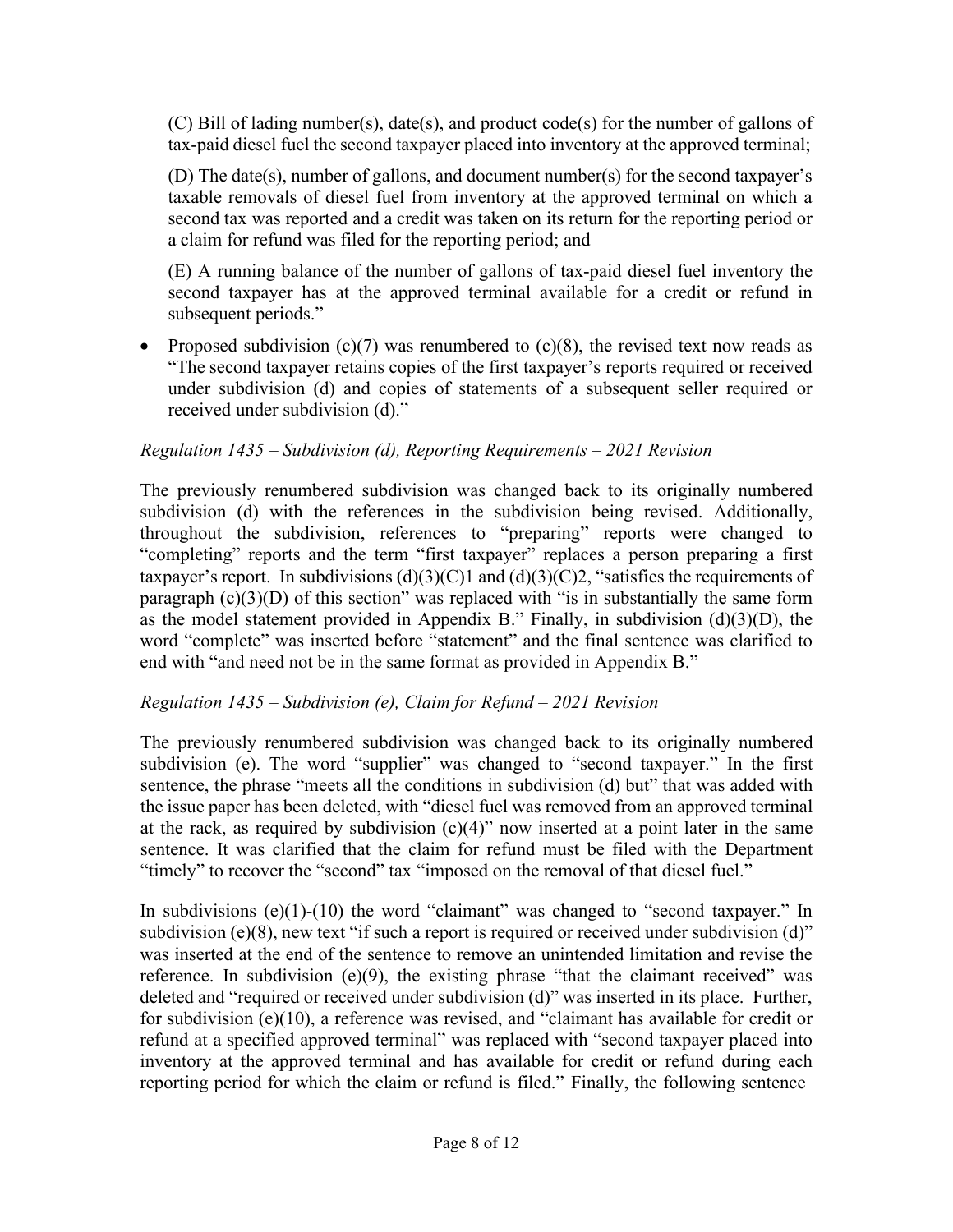was added at the end of subdivision (e)(10): "Also, if the documents described in items  $(8)$ and (9) of this subdivision do not exist, the second taxpayer is not required to retain the documents under subdivision (c)(8) to claim a refund."

### *Regulation 1435 – Subdivision (f) – 2021 Revise*

The previously proposed new subdivision (g) was renumbered as subdivision (f) and retitled as "Examples of Tax-Paid Twice on the Amount of Diesel Fuel Removed from an Approved Terminal at the Rack." The subdivisions referenced in the first sentence were revised. The example titles for subdivisions  $(f)(1)-(6)$ , except for  $(f)(3)$ , have been revised.

In addition  $(f)(1)-(6)$  were reworded for clarity and consistency. The examples in subdivision (f) were proposed as follows in their entirety:

"(1) Example 1 – Taking a Credit for Tax-Paid Biodiesel Fuel Blended with Ex-Tax Diesel Fuel at Approved Terminal. Supplier A imports 100,000 gallons of biodiesel fuel (B100) via truck into California and remits the diesel fuel tax on its tax return. Supplier A sells the 100,000 gallons of tax-paid B100 to Supplier B invoicing them reimbursement for the diesel fuel tax. Supplier B places the 100,000 gallons of tax-paid B100 into a community blending tank at an approved terminal, which also contains ex-tax petroleum diesel fuel, creating blended biodiesel fuel (B05). Supplier B removes 10,000 gallons of the blended biodiesel fuel (B05) from the blending tank at the approved terminal at the rack and reports the removal of the 10,000 gallons as a taxable transaction on its tax return. Supplier B may and does take a credit on its tax return for 10,000 gallons of tax-paid diesel fuel removed.

(2) Example 2 – Taking a Credit for Remaining Tax-Paid Biodiesel Fuel Inventory that was Blended with Ex-Tax Diesel Fuel at Approved Terminal. The next month, Supplier B (from Example 1) places 30,000 gallons of ex-tax petroleum diesel fuel into the community blending tank mentioned in Example 1, and then removes 98,000 gallons of blended biodiesel fuel (B05) from the blending tank at the approved terminal at the rack and reports the removal of the 98,000 gallons as a taxable transaction on its tax return. Supplier B may take a credit on its tax return for 90,000 gallons of tax-paid diesel fuel removed, the remaining tax-paid diesel fuel inventory available at the approved terminal (100,000 taxpaid gallons placed into inventory – minus the credit for 10,000 tax-paid gallons removed, as described in Example 1).

(3) Example 3 – Taking a Credit for Tax-Paid Diesel Fuel Inventory when only Ex-Tax Diesel Fuel was Removed. Supplier C purchases 50,000 gallons of biodiesel fuel (B100) from an in-state biodiesel production facility. Supplier C is invoiced for and pays the diesel fuel tax. Supplier C has the tax-paid B100 transported by truck and placed into a storage tank at an approved terminal where Supplier C also has ex-tax petroleum diesel fuel inventory stored in a different tank. Supplier C removes 250,000 gallons of ex-tax petroleum diesel fuel from the approved terminal at the rack and reports the removal of the 250,000 gallons as a taxable transaction on its tax return. Supplier C may take a credit on its tax return for 50,000 gallons of tax-paid diesel fuel removed.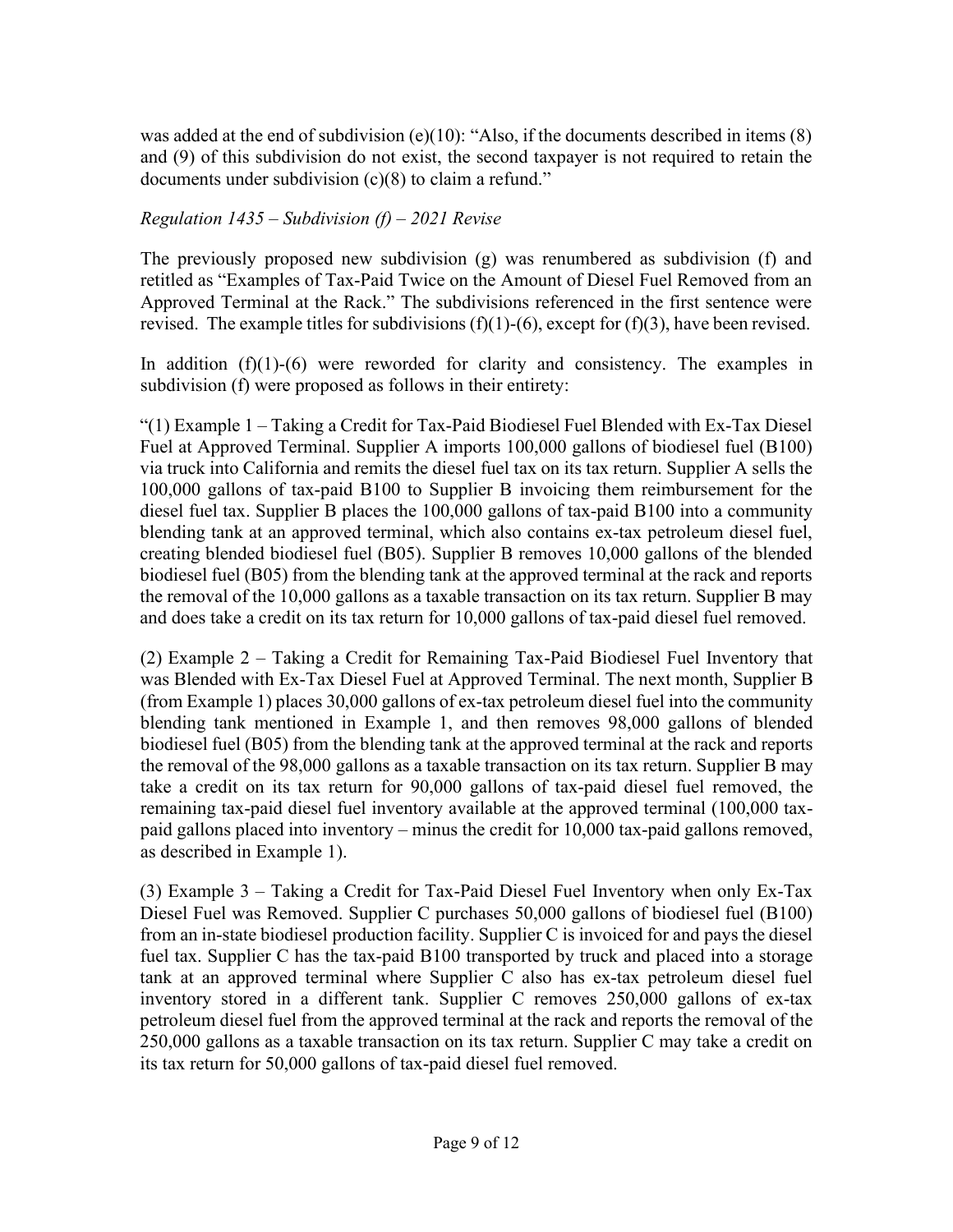(4) Example 4 – Taking a Credit for Tax-Paid Biodiesel Fuel Blended with Ex-Tax Diesel Fuel at Approved Terminal. In December 2019, Supplier D imports 20,000 gallons of biodiesel fuel (B100) via rail and places it into its proprietary storage tank used for blending at an approved terminal, which also contains ex-tax petroleum diesel fuel, creating blended biodiesel fuel (B05). In the same month, Supplier D removes 100,000 gallons of blended biodiesel fuel (B05) from the tank at the approved terminal at the rack. Supplier D reports the 20,000 gallons of B100 as a taxable import below the rack and the removal of the 100,000 gallons of blended biodiesel fuel (B05) as a taxable transaction on its December 2019 tax return. Supplier D may take a credit on its tax return for 20,000 gallons of taxpaid diesel fuel removed.

(5) Example 5 – Available Tax-Paid Diesel Fuel Inventory Balance to Carry Forward. Supplier E imports 1,000,000 gallons of renewable diesel fuel by rail and remits the diesel fuel tax on its May 2019 tax return. Supplier E places the renewable diesel fuel into a community blending tank at an approved terminal, which also contains ex-tax petroleum diesel fuel, creating blended renewable diesel fuel. In June 2019, Supplier E removes 100,000 gallons of blended renewable diesel fuel from the approved terminal at the rack and reports the removal of the 100,000 gallons as a taxable transaction on its June 2019 tax return. Supplier E may take a credit on its June 2019 tax return for 100,000 gallons of taxpaid diesel fuel removed and if Supplier E takes the credit it will have 900,000 gallons of tax-paid diesel fuel inventory at the approved terminal available for a credit or refund when future taxable diesel fuel removals from the approved terminal are reported.

(6) Example 6 – Removal of Blended Biodiesel Fuel from Community Storage. Supplier F imports 1,000,000 gallons of biodiesel fuel (B100) by rail and places it into a community blending tank at an approved terminal, which also contains ex-tax petroleum diesel fuel, creating blended biodiesel fuel (B05). In the same month, Supplier F removes 700,000 gallons of blended biodiesel fuel (B05) from the community blending tank at the approved terminal at the rack. Supplier F reports the 1,000,000 gallons of B100 as a taxable import and the removal of the 700,000 gallons of blended biodiesel fuel (B05) as a taxable transaction on its tax return for that month. Supplier F may take a credit on its tax return for 700,000 gallons of tax-paid diesel fuel removed."

## *Economic and Fiscal Impact*

The proposed amendments to Regulation 1435 impact diesel fuel suppliers, specifically those that involve biodiesel fuels or the blending of biodiesel fuels. The number of businesses impacted by the proposed amendments is approximately 208 with about 10 of the diesel fuel suppliers considered to be small businesses. Amendments provide an additional resource to educate suppliers on the application of tax for their products. In addition, proposed definitions allow readers to understand the Department's interpretation of industry specific terminology, which will reduce confusion. The inclusion of examples is for taxpayer-improved clarity and will likely lead to more accurate reporting, possibly resulting in fewer refund issues, audit findings, billings, and appeal hearings. However, the Department cannot quantitatively determine these benefits.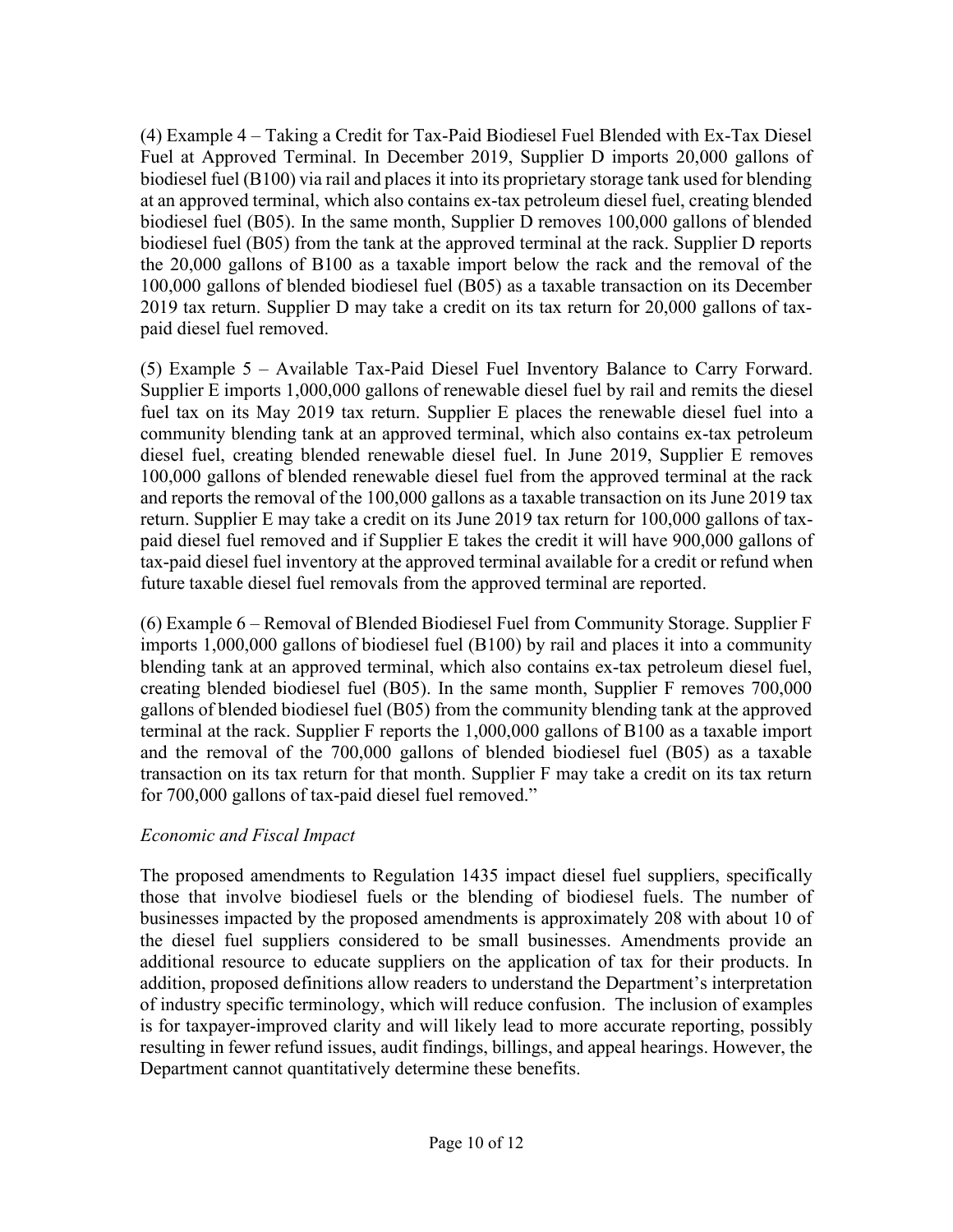There are no comparable Federal regulations. In the absence of Federal regulation, state regulation is needed, and the Department is the state agency responsible for administering diesel fuel taxes. The Department considered whether to begin the formal rulemaking process to adopt the proposed amendments at this time or, alternatively, whether to take no action at this time. No additional alternatives were considered.

In addition, the proposed amendments to Regulation 1435 do not impose any new registration, reporting, or record keeping requirements on distributors. Therefore, the Department does not anticipate that the proposed amendments to Regulation 1435 will impose any new compliance costs on distributors.

Furthermore, the Department estimates an annual revenue loss to be \$520,000. Staff projects the annual revenue losses based on refund cases directly related to the issue that this proposal addresses. The Department's refund requests totaled \$1.3 million for a twoand-a-half-year period (\$1.3 million / 2.5 years =  $$520,000$ ). This amount represents revenue that cannot be refunded under the current tax regulation even though it is revenue to which the state is not entitled.

As a result, the Department estimates that the proposed regulatory action will not have a measurable economic impact on individuals and businesses. The Department has determined that the proposed regulatory action is not a major regulation, as defined in Government Code section 11342.548 and California Code of Regulations, title 1, section 2000, because the Department has estimated that the proposed regulatory action will not have an economic impact on California business enterprises and individuals in an amount exceeding fifty million dollars (\$50,000,000) during any 12-month period. The Department has also determined that the adoption of the proposed amendments to Regulation 1435 will neither create nor eliminate jobs in the State of California nor result in the creation of new businesses or the elimination of existing businesses within the stateand will not affect the expansion of businesses currently doing business within the state.

Furthermore, the proposed amendments to Regulation 1435 do not regulate the health and welfare of California residents, worker safety, or the state's environment. Therefore, the Department has determined that the adoption of the proposed amendments to Regulation 1435 will not affect the benefits of the regulation to the health and welfare of California residents, worker safety, or the state's environment.

The forgoing information also provides the factual basis for the Department's initial determination that the adoption of the proposed amendments to Regulation 1435 will likely lead to more accurate reporting, possibly resulting in fewer refund issues as well as audit findings, billings, and appeal hearings on business. The Department anticipates:

- No businesses or jobs will be created because of the regulatory change.
- The regulation will not affect the ability of California businesses to compete with other states by making it more costly to produce goods and services here.
- The regulation does not directly impact housing costs.